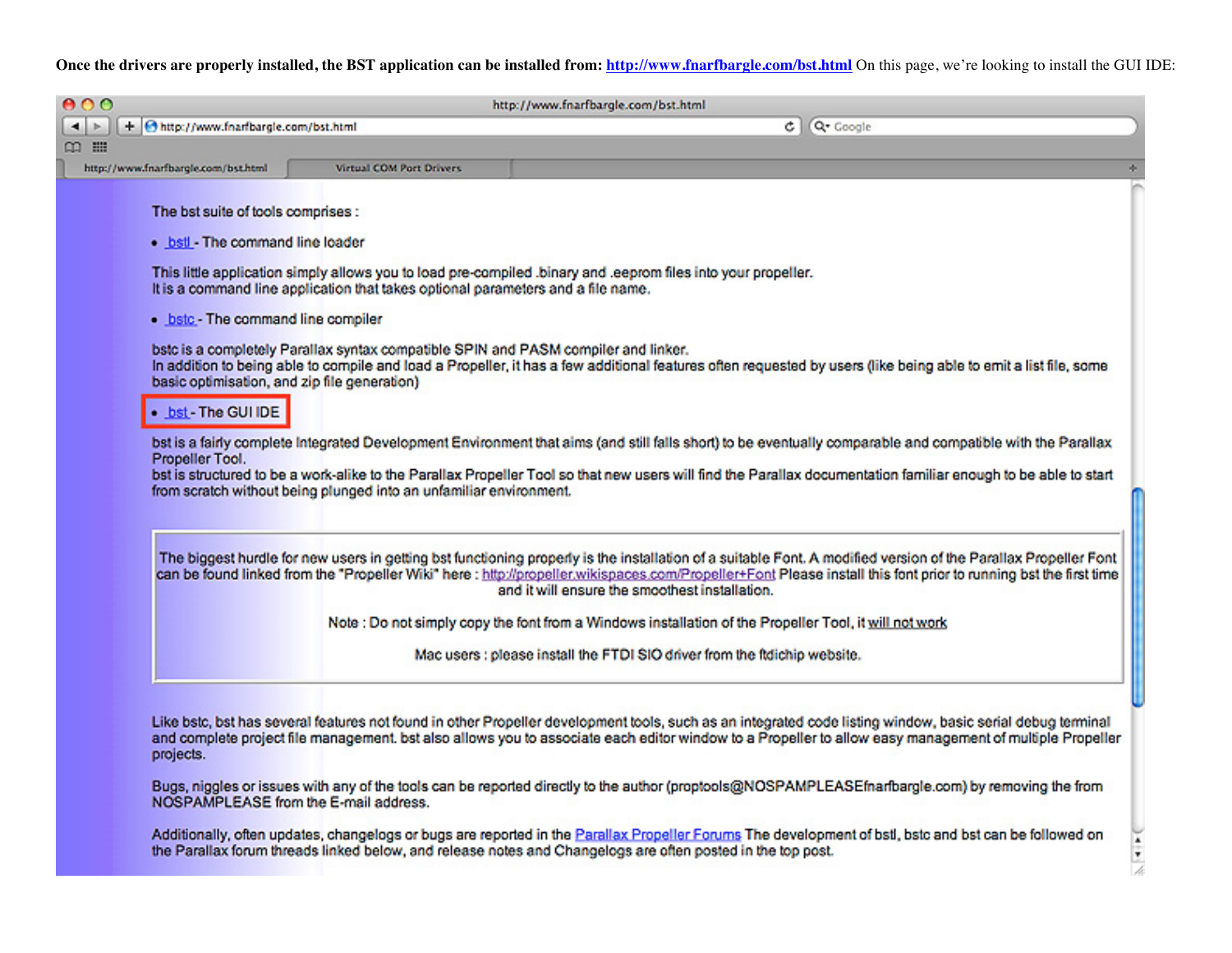Clicking this link will bring you to the FTP index, from here just select the latest version and your operating system. The file will then download to your Downloads folder, and from there you can move the application anywhere you like.

| 000                                                                                                                                                                                                                                                                                                                                                                                                                                                                          | Index of /bst/                                                                                                                                                                                                                                 |                |
|------------------------------------------------------------------------------------------------------------------------------------------------------------------------------------------------------------------------------------------------------------------------------------------------------------------------------------------------------------------------------------------------------------------------------------------------------------------------------|------------------------------------------------------------------------------------------------------------------------------------------------------------------------------------------------------------------------------------------------|----------------|
| A<br>+ Chttp://www.fnarfbargle.com/bst/                                                                                                                                                                                                                                                                                                                                                                                                                                      | C Q Coople                                                                                                                                                                                                                                     |                |
|                                                                                                                                                                                                                                                                                                                                                                                                                                                                              |                                                                                                                                                                                                                                                |                |
| Index of /bst/<br>mode links bytes last-changed name                                                                                                                                                                                                                                                                                                                                                                                                                         |                                                                                                                                                                                                                                                |                |
| 4096 3ul 20 02:27 1/<br>$dx - x$<br>-26<br>$dx - x$<br>7<br>4096 Nov 10 09:13<br>المعد<br>4096 Oct 7 2008<br>$dx - x$<br>$\overline{2}$<br>402I<br>4096 Oct 7 2008<br>dir-K<br>-2<br>4937<br>4096 Oct 10 2008<br>$dx - x$<br>$\overline{z}$<br>994/<br>4096 Oct 21 2008<br>$dx - x$<br>$\mathbf{r}$<br>3957<br>4096 Oct 21 2008<br>-2<br>2257<br>$48 - 10$<br>4096 Nov 2 2008<br>$dx - x$<br>$\overline{2}$<br>397I<br>4096 Nov 2 2008<br>$\overline{2}$<br>$dx - x$<br>2037 |                                                                                                                                                                                                                                                |                |
| 4096 Nov 3 2008<br>$\rightarrow$<br>dr-K<br>222                                                                                                                                                                                                                                                                                                                                                                                                                              | 000<br>Index of /bst/0184/                                                                                                                                                                                                                     |                |
| 4096 Nov 3 2008<br>$dx - x$<br>$\overline{2}$<br>9197<br>а<br>4096 Nov 4 2008<br>$dx - x$<br>9117                                                                                                                                                                                                                                                                                                                                                                            | 4 H + Ohttp://www.fnarfbargle.com/bst/0184/                                                                                                                                                                                                    | $G$ $Q$ Coogle |
| 4096 Nov 10 2008<br>212I<br>$dx - x$<br>2<br>z                                                                                                                                                                                                                                                                                                                                                                                                                               | $\omega$ =                                                                                                                                                                                                                                     |                |
| 4096 Nov 10 2008<br>$dr - x$<br>9337<br>4096 Dec 6 2008<br>dr-x<br>÷<br>9147<br>4096 Dec 22 2008<br>2157<br>$dx - x$<br>×<br>4096 Dec 26 2008<br>0167<br>$dx - x$<br>12                                                                                                                                                                                                                                                                                                      | Index of /bst/0184/                                                                                                                                                                                                                            |                |
| 4096 Feb 19 2009<br>212/<br>$dx - x$<br>- 2<br>2187<br>$dx - x$<br>- 2                                                                                                                                                                                                                                                                                                                                                                                                       | node links bytes last-changed name                                                                                                                                                                                                             |                |
| 4096 Jul 3 02:18<br>4096 3ul 3 04:22<br>$dx - x$<br>$\rightarrow$<br>0101/<br>4096 Jul 3 06:23<br>$dx - x$<br>- 2<br>2182<br>4096 Jul 19 10:26<br>$dr-x$ 2<br>0103/<br>$dr-x$ 2<br>4096 3ul 20 00:31<br>9194<br>dr-K 15<br>4096 Jul 20 00:19 hatch<br>$dr - x = 6$<br>4096 Jul 3 02:09 hatl/<br>$-1 - 1$<br>0 3ul 20 02:27 intest.is.0194<br>$4x - x = 2$<br>4096 Dec 5 07:12 snapshots/                                                                                     | $dr - x = 2$<br>4096 Jul 20 00:31 J/<br>$dr - x = 26$<br>4096 Jul 20 02:27 AM<br>$-r-1$<br>\$52449 Jul 20 00:20 bat-0.10.4.000.21p<br>1472810 Jul 20 00:28 bst-0.18.4.11mux.zip<br>$ 2 - 1$<br>$-1$<br>2050426 Jul 20 00:28 bst-0.18.4.00x.zip |                |
|                                                                                                                                                                                                                                                                                                                                                                                                                                                                              |                                                                                                                                                                                                                                                |                |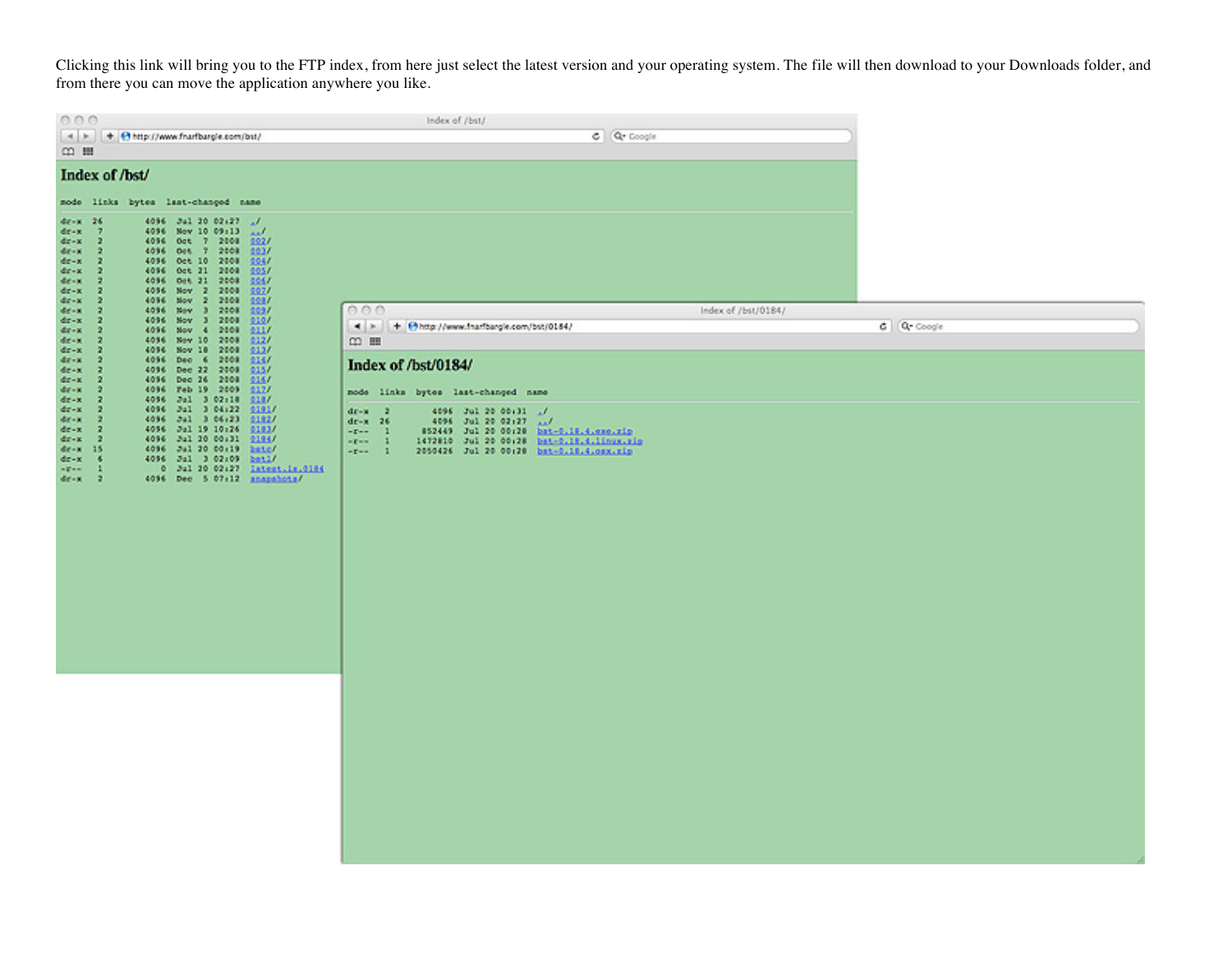## **Customizing Brad's Spin Tool**

The Propeller Tool from Parallax utilizing a special font for the editor and Character Chart. In order to achieve the same results in Brad's Spin Tool, a modified version of the Parallax Font can be downloaded here:

## **DOWNLOAD PARALLAX PROPELLER FONT HERE**

More information about the Propeller font: http://propeller.wikispaces.com/Propeller+Font

Once downloaded, open the file, and install the font:

|                           |                                                                                 | Parallax                                                                       |  |  |
|---------------------------|---------------------------------------------------------------------------------|--------------------------------------------------------------------------------|--|--|
| 000<br><b>Downloads</b>   |                                                                                 | Regular                                                                        |  |  |
| Parallax-1.ttf<br>23.3 KB | <b>Open</b><br>Show in Finder<br><b>Copy Address</b><br><b>Remove From List</b> | ABCDEFGHIJKLM<br>NOPQRSTUVWXYZ<br>abcdefghijklm<br>nopqrstuvwxyz<br>1234567890 |  |  |
| Clear                     | 1 Download                                                                      |                                                                                |  |  |

(Not Installed)

**Install Font**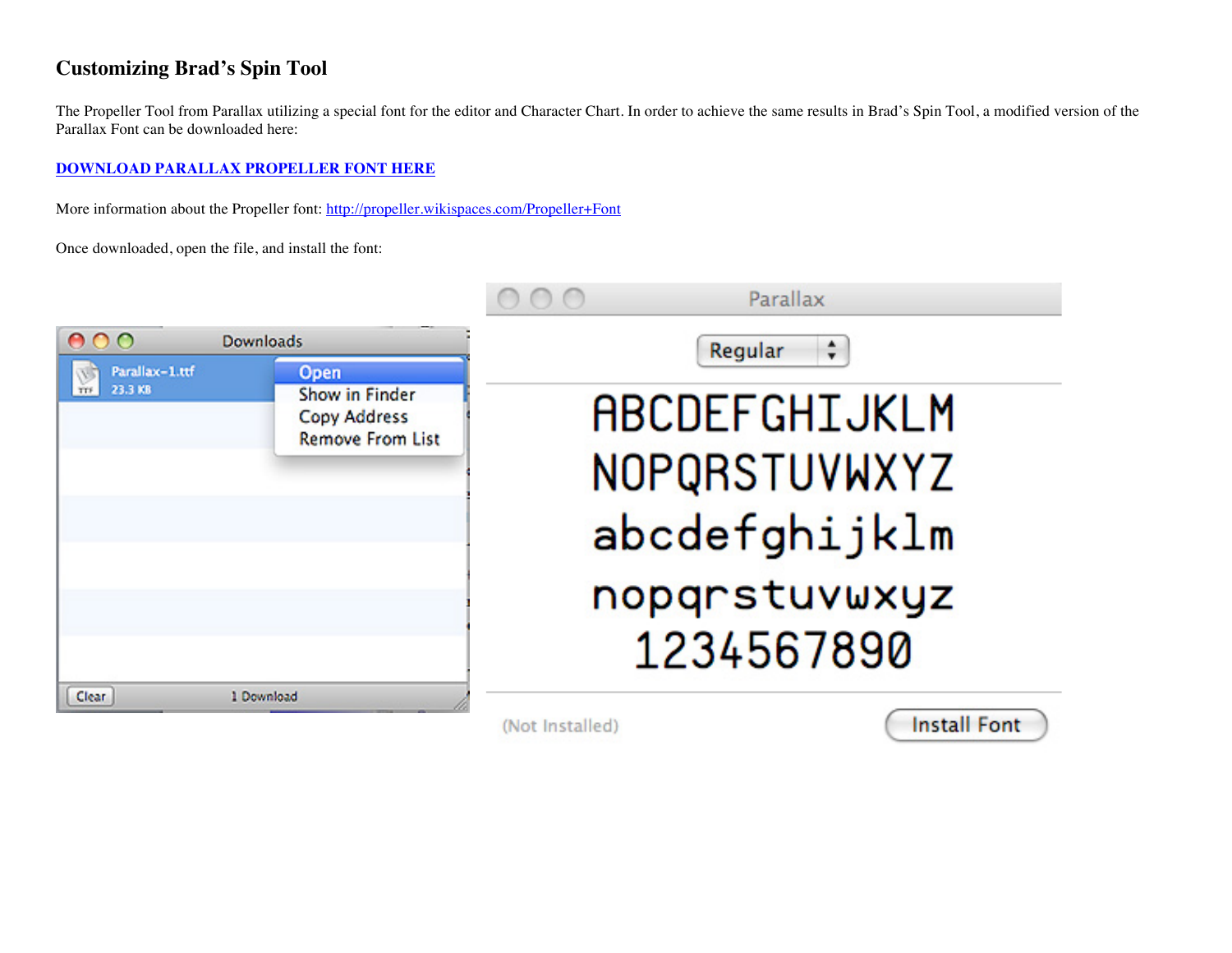The font will then be installed in your Font Book for future use:

|                                                                                                                                                                                  |          | <b>Font Book</b> |                                                                                            |
|----------------------------------------------------------------------------------------------------------------------------------------------------------------------------------|----------|------------------|--------------------------------------------------------------------------------------------|
|                                                                                                                                                                                  |          |                  | Q Search                                                                                   |
| Collection<br>All Fonts<br>ʻА<br>English<br>ʻА<br>User<br>Computer<br><b>Fixed Width</b><br>Fun<br>Modern<br>$New-1$<br><b>PDF</b><br>Traditional<br>Web<br>Windows Office Compa | Parallax | Font             | Size: 35<br>ABCDEFGHIJKLM<br>NOPQRSTUVWXYZ<br>abcdefghijklm<br>nopqrstuvwxyz<br>1234567890 |
| ٠                                                                                                                                                                                | ٠<br>☑   | 1 Font           | Parallax, 35 pt.<br>h,                                                                     |

Once the font is installed, BST can be opened for the first time. Before entering any code, we can change some IDE preferences so that BST more closely resembles the Propeller Tool from Parallax. The first is to set the font to the Parallax font. This can be done through **Tools -> IDE preferences**.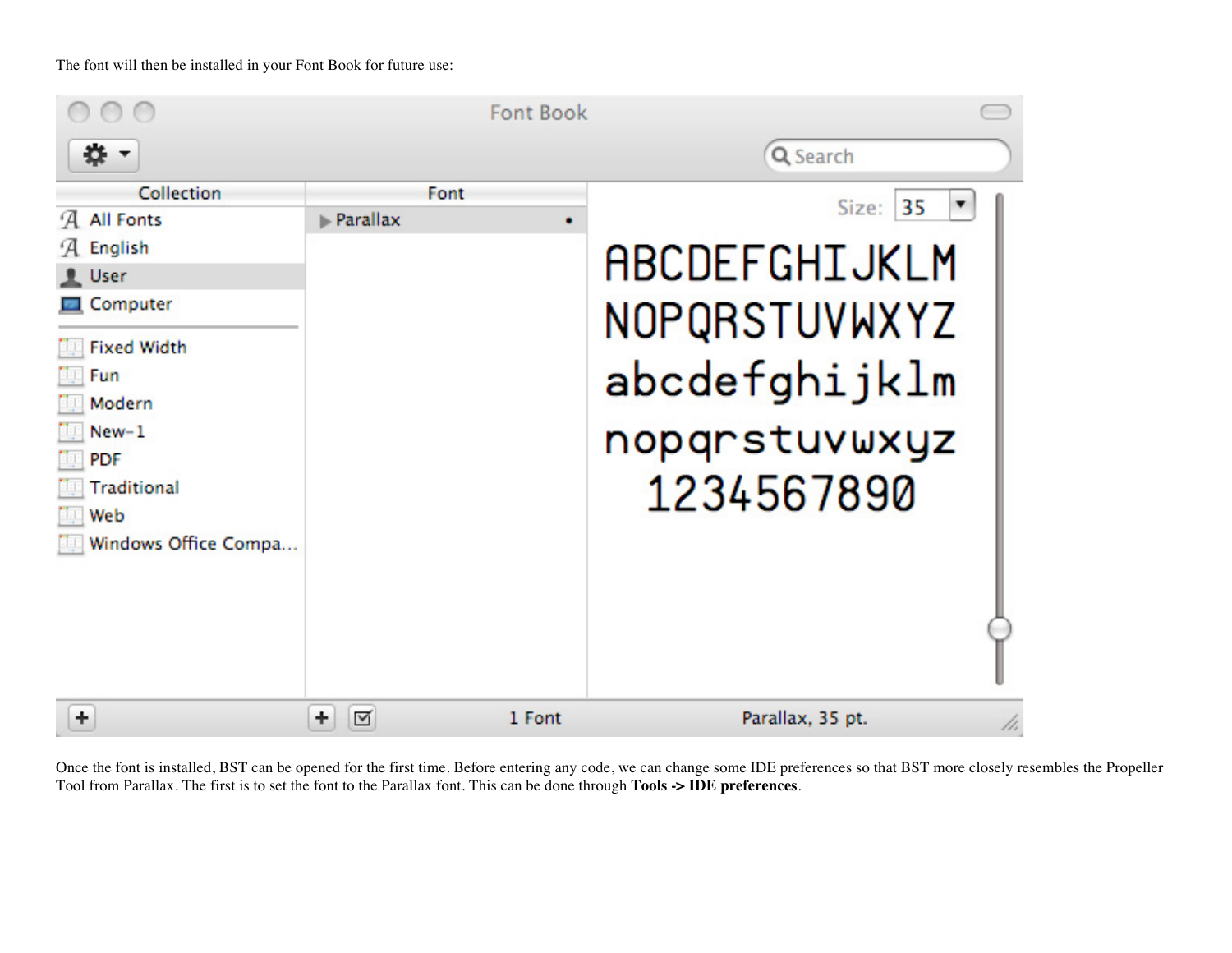

You can change the editor font by selecting the appropriate button. Choose the Parallax font installed earlier for the most accurate appearance.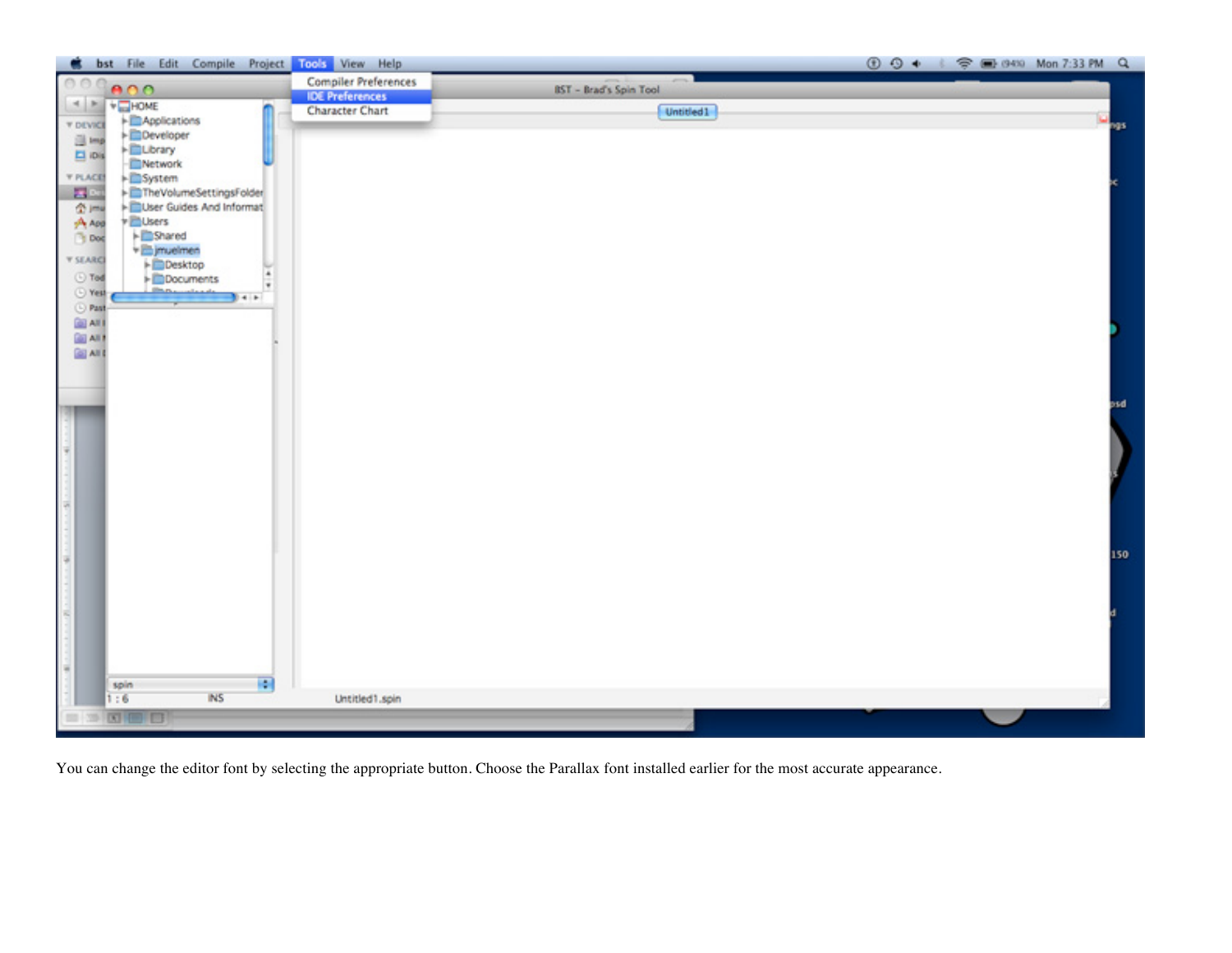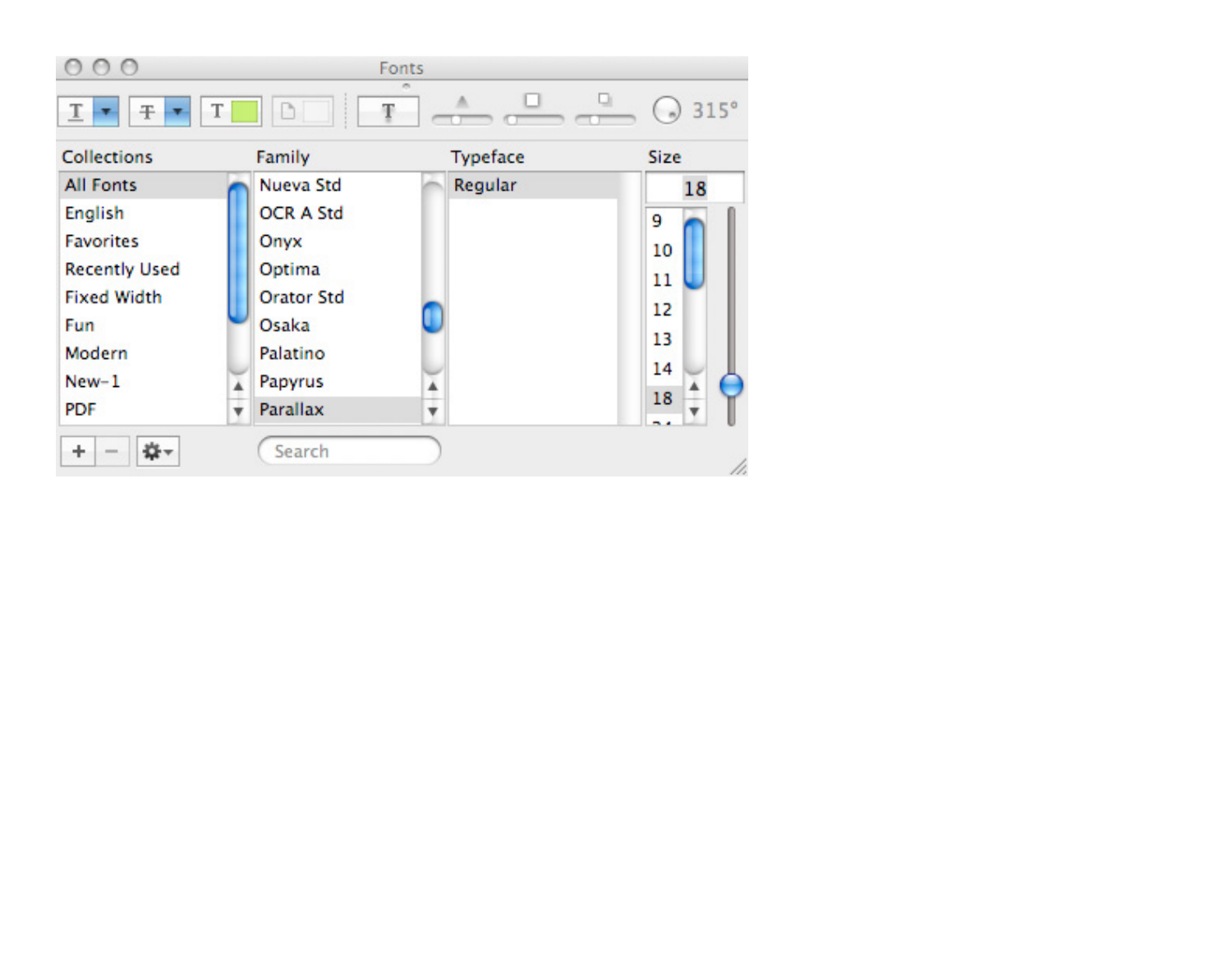You can also have the editor color-coordinate its code blocks by selecting the "Enable Colour Syntax Highlighting" checkmark.

|                                                      | <b>IDE Preferences</b>    |                        |                  |  |  |
|------------------------------------------------------|---------------------------|------------------------|------------------|--|--|
| <b>Editor Paths</b>                                  | <b>Fonts and Colours</b>  | <b>IDE Preferences</b> | <b>Tab Stops</b> |  |  |
| <b>Editor Font</b>                                   |                           |                        |                  |  |  |
| <b>Font Colour</b>                                   | <b>Editor Font Sample</b> |                        |                  |  |  |
| <b>Editor Colour</b>                                 |                           |                        |                  |  |  |
| Override OS Highlight Colour<br><b>Select Colour</b> |                           |                        |                  |  |  |
| Anti alias Editor font                               |                           |                        |                  |  |  |
| Enable Colour Syntax Highlighting                    |                           |                        |                  |  |  |
|                                                      |                           |                        |                  |  |  |
|                                                      |                           |                        |                  |  |  |
|                                                      |                           |                        |                  |  |  |
|                                                      |                           |                        |                  |  |  |
|                                                      |                           |                        |                  |  |  |
|                                                      |                           |                        |                  |  |  |